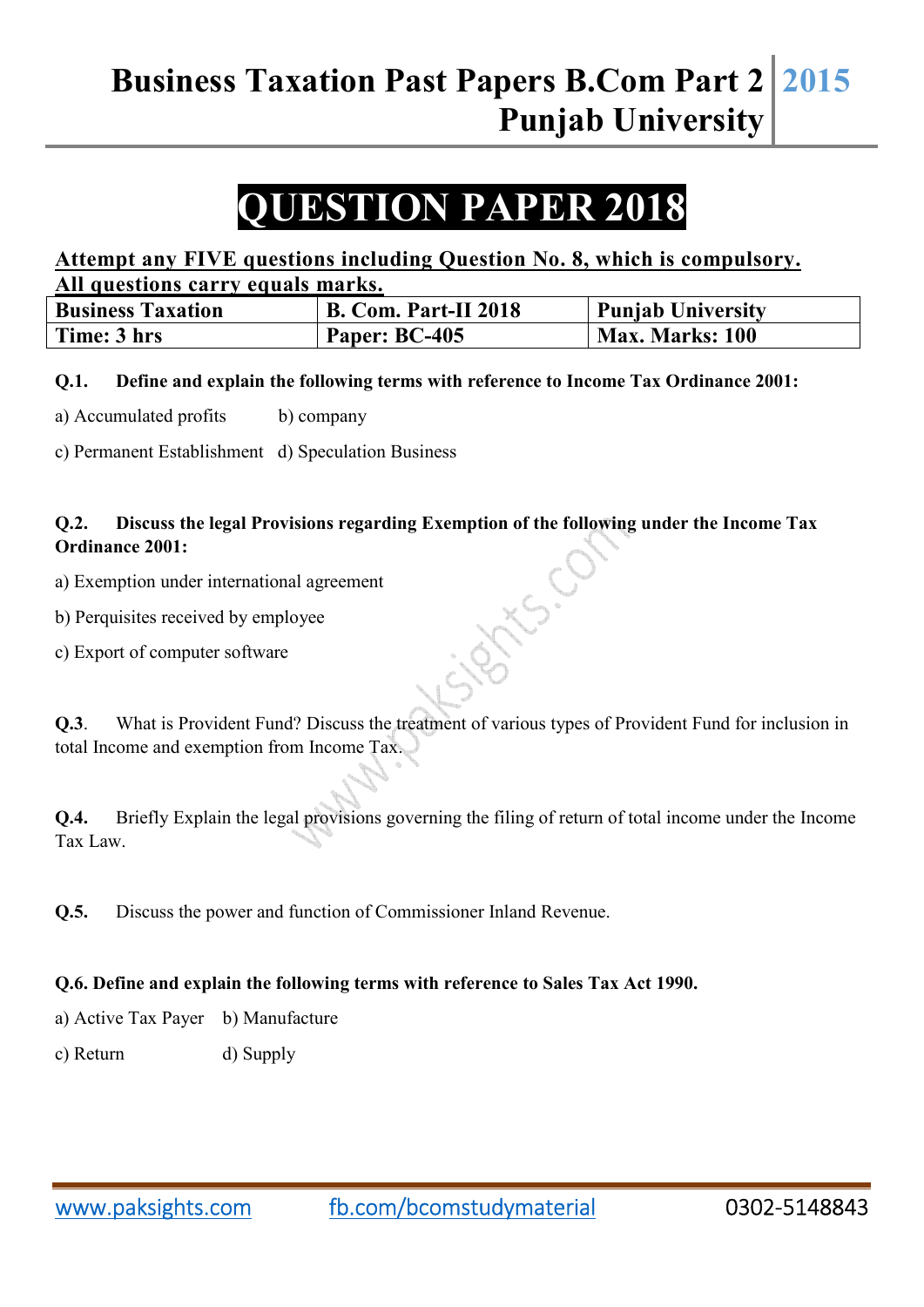## **Business Taxation Past Papers B.Com Part 2 Punjab University 2015**

**Q.7. Mr. Shafiq is engaged in manufacturing business. He is registered with sales tax as manufacturer. Data regarding his business during August 2017 is given below. During the period Mr. Shafiq makes some transaction, of purchase and supplies, on credit basis.** 

| Sales to registered persons (includes supplies to public sector organization Rs. 5,00,000) Rs. 40,00,000 |  |  |  |  |
|----------------------------------------------------------------------------------------------------------|--|--|--|--|
|                                                                                                          |  |  |  |  |
|                                                                                                          |  |  |  |  |
|                                                                                                          |  |  |  |  |
|                                                                                                          |  |  |  |  |
|                                                                                                          |  |  |  |  |
|                                                                                                          |  |  |  |  |
|                                                                                                          |  |  |  |  |
|                                                                                                          |  |  |  |  |
|                                                                                                          |  |  |  |  |
|                                                                                                          |  |  |  |  |
| (Fixed assets put into operations during August 2017)                                                    |  |  |  |  |
|                                                                                                          |  |  |  |  |
|                                                                                                          |  |  |  |  |
| Input Tax amounting to Rs. 77,500 was paid in July 2017                                                  |  |  |  |  |
| But in adeptly not claimed in the return for July 2017                                                   |  |  |  |  |

## **Require: Compute the sales tax liability for the month of August 2017**

## **Q.7. Mr. Tafiq received the following emoluments during the year ended 30th June 2017:**

- 1. Basic Salary (Rs. 30,000-5,000-60,000) ………………...................................…. p.m Rs 40,000
- 2. Free accommodation provided by employer. He was entitled to a house allowance of 60% of basic salary
- 3. Cost of motor vehicle (conveyance provided by employer for personal use)………….. 7,00,000
- 4. Concessional loan obtained from employer  $(a)$  8% p.a.  $\dots$  .  $\dots$  .  $\dots$  .  $\dots$  .  $\dots$  .  $\dots$  .  $30,00,000$
- 5. Free passage 4 air tickets provided by an airline to its employer  $\omega$  40,000 per ticket
- 6. Medical allowance ……………………......……50,000
- 7. Dearness allowance ……………………………12,000
- 8. Income from property …………..............…. 2,00,000